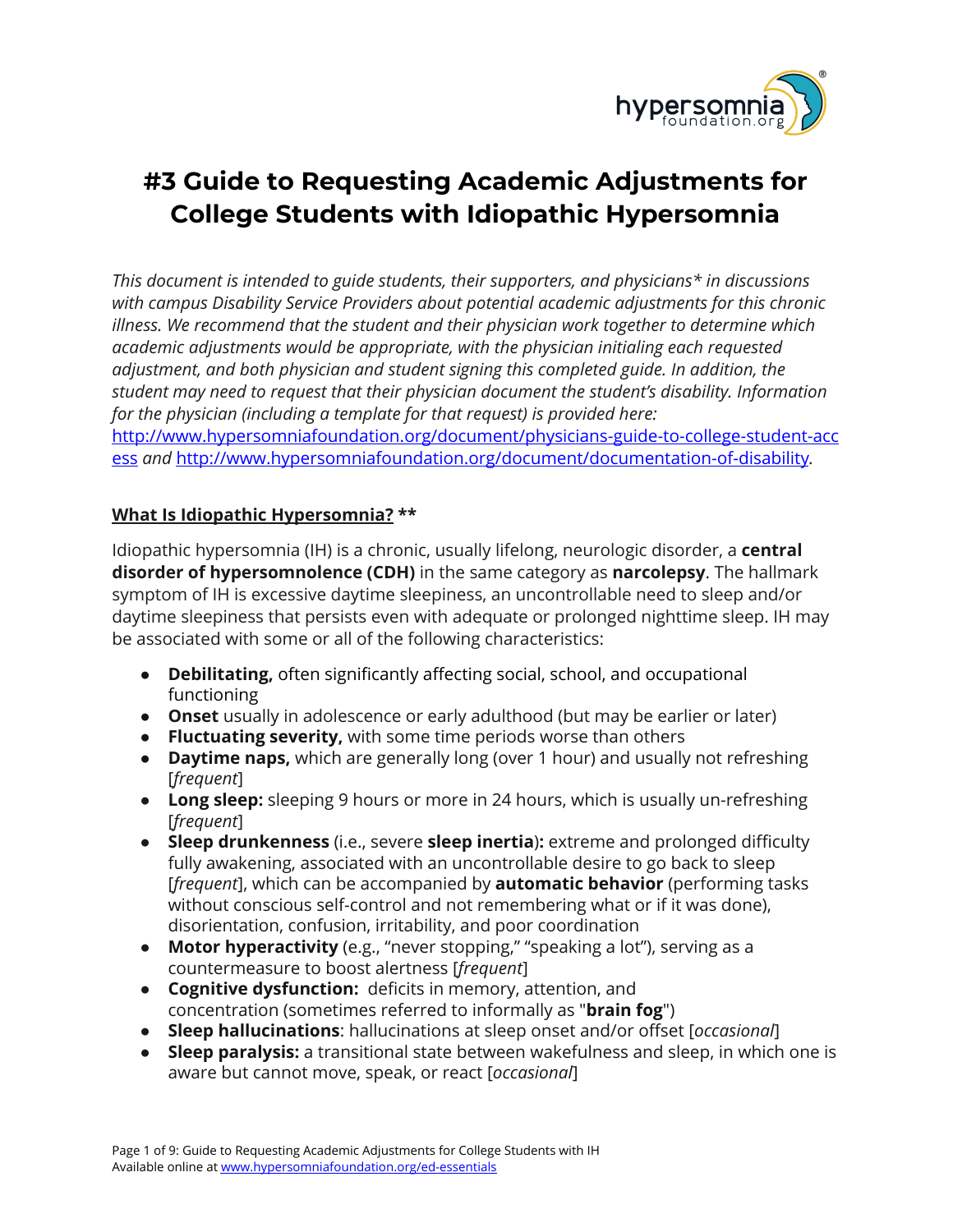

- **● Additional potential symptoms:** headaches, automatic behaviors, problems with balance, and difficulties with temperature regulation
- **● Unique anesthesia needs:** see [www.hypersomniafoundation.org/anesthesia-and-ih](http://www.hypersomniafoundation.org/anesthesia-and-ih)

## **What Treatment Is Available?**

IH has no cure, and relatively little is understood about its cause. Physicians may prescribe stimulant medications or other treatments for IH. However, no currently available medications are completely effective or effective in all people with IH, so symptoms may persist in spite of treatment. See [www.hypersomniafoundation.org/treatment.](http://www.hypersomniafoundation.org/treatment)

**\*** The terms physician or doctor are used in this context to refer to the healthcare provider or medical practitioner authorized to diagnose and/or treat a patient with this diagnosis and sign off on related school forms.

**\*\***See [www.hypersomniafoundation.org/IHSummary](http://www.hypersomniafoundation.org/IHSummary)

# **REQUESTS FOR ACADEMIC ADJUSTMENTS AND CAMPUS SUPPORTS**

All decisions by the office providing disability services on campus regarding requests for academic adjustments must be made in compliance with the American Disabilities Act (ADA), under the oversight of the Department of Education and its Office of Civil Rights.

The college professionals who make the determinations of academic adjustments for students are disability resource and services specialists known as *Disability Service Providers*. They are affiliated with the campus office that provides services to those with disabilities. The term "vocational counselor/rehabilitation office" is also mentioned in this guide and refers to the vocational rehabilitation agencies located off-campus in all 50 states and US Territories in state rehabilitation offices.

The *Guide* reflects a compilation of academic adjustments (aids and services) identified by college students with IH who participated in the Hypersomnia Foundation's *Higher Ed Conversation's Project.* They determined that those academic adjustments listed below are important to the college experience of those with IH—academically and on campus. The list reflects typical academic adjustments. Others are possible, and they can be determined in discussions with the Disability Service Provider. Keep in mind that by law, academic adjustments cannot alter the curriculum of the course.

In instances where actual assistance is needed for the academic adjustments (aids and services) listed below, support could be provided by the instructor or the instructor's assistant (e.g., Graduate Assistant [GA] or Teaching Assistant [TA]), or by a Personal Coach (PC). **Note:** Colleges *are not required to provide personal coaches. Vocational counselor offices may provide personal coaches; policies regarding such support vary across vocational and state rehabilitation offices.*

This document is considered a guide and not a mandate, and as such is intended to be a helpful tool for students, their supporters, physicians, and Disability Service Providers. A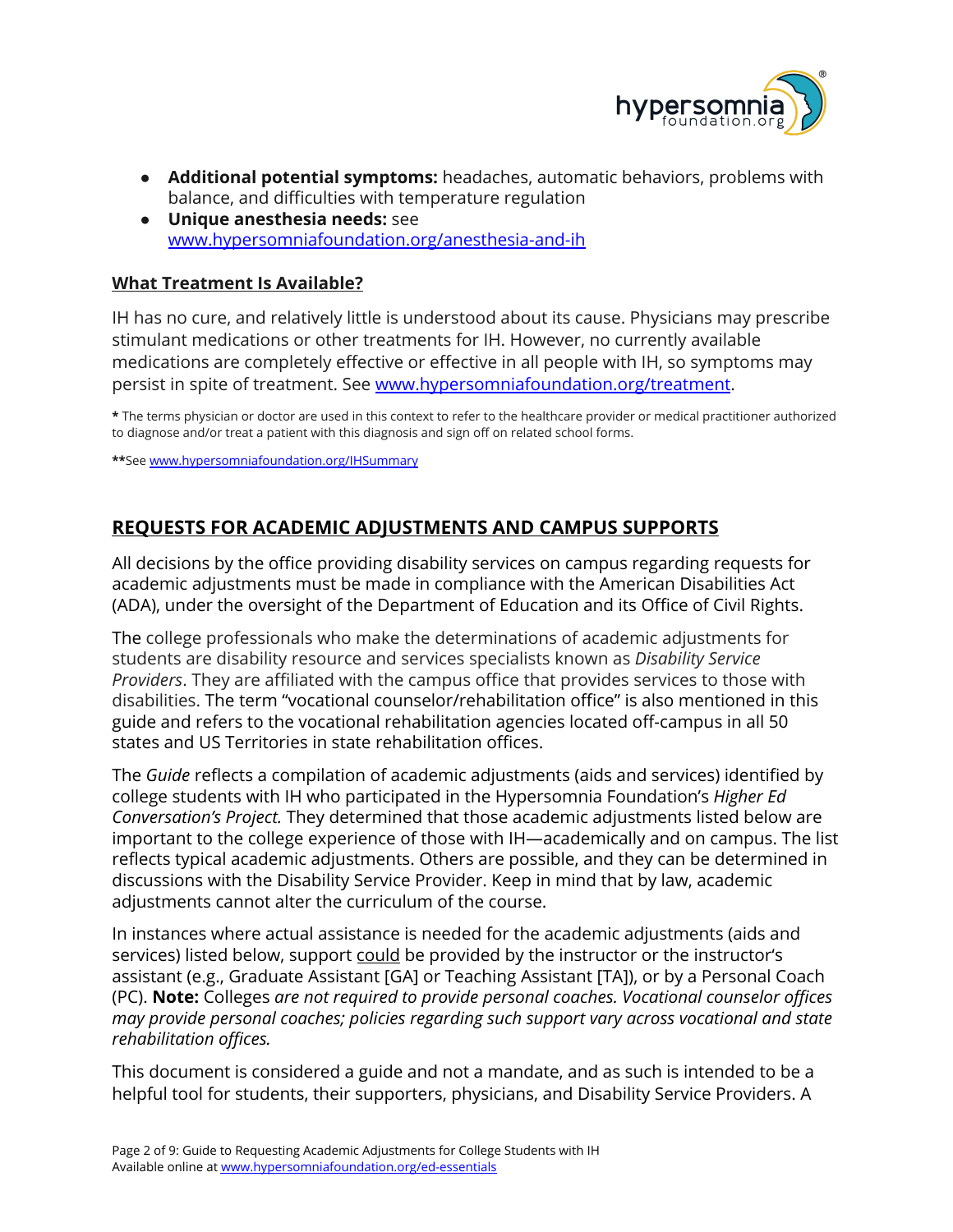

hallmark of the ADA is that each student and their needs are viewed on a case-by-case basis, so what may be appropriate and "reasonable" for one student with IH may not be for another student with IH.

#### **Note to Students:**

Disability Service Providers encourage students to have conversations with their professors about the necessary academic adjustments, without necessarily disclosing the disability.

The Disability Service Provider is not permitted to share the nature of your disability/ies with professors unless you sign a release of information form permitting the exchange of such information. If you believe that disclosing the nature of your disability would be beneficial to you, then you are encouraged to do so by setting up an appointment with the professor during their office advising hours. If you need guidance in doing so, talk with the Disability Service Provider.

Disclosing your diagnosis may be beneficial to the professor in recognizing, for example, that your challenges with class attendance or staying awake are a symptom of your diagnosis, rather than a weakness as a student.

**None of the academic adjustments identified below are "approved."** Academic adjustments are flexible on a case by case basis, and this guide is intended to list possible adjustments that may be helpful to the college student with idiopathic hypersomnia.

# **REQUESTS FOR ACADEMIC ADJUSTMENTS**

## **ATTENTION/LEARNING DURING CLASS**

#### **Accessible Seating Location**

- \_\_\_\_\_ Near exit
- \_\_\_\_\_ Near instructor
- \_\_\_\_\_ Near front of room
- \_\_\_\_\_ Permission to sit where student would create as little disruption as possible

## **Accessible Seating Type**

- \_\_\_\_\_ Standing desk
- \_\_\_\_\_ Stand

**Class Summaries** (to ensure that loss of focus doesn't compromise understanding)

**Note:** *Professors, GAs, and TAs are not required to recap the material with students. Some may provide that service during office hours, but it is not required. Many students with this chronic illness receive this assistance through tutoring services on college campuses; although many vocational rehabilitation agencies may provide personal tutors, that policy varies across states and agencies.*

\_\_\_\_\_ Review instructions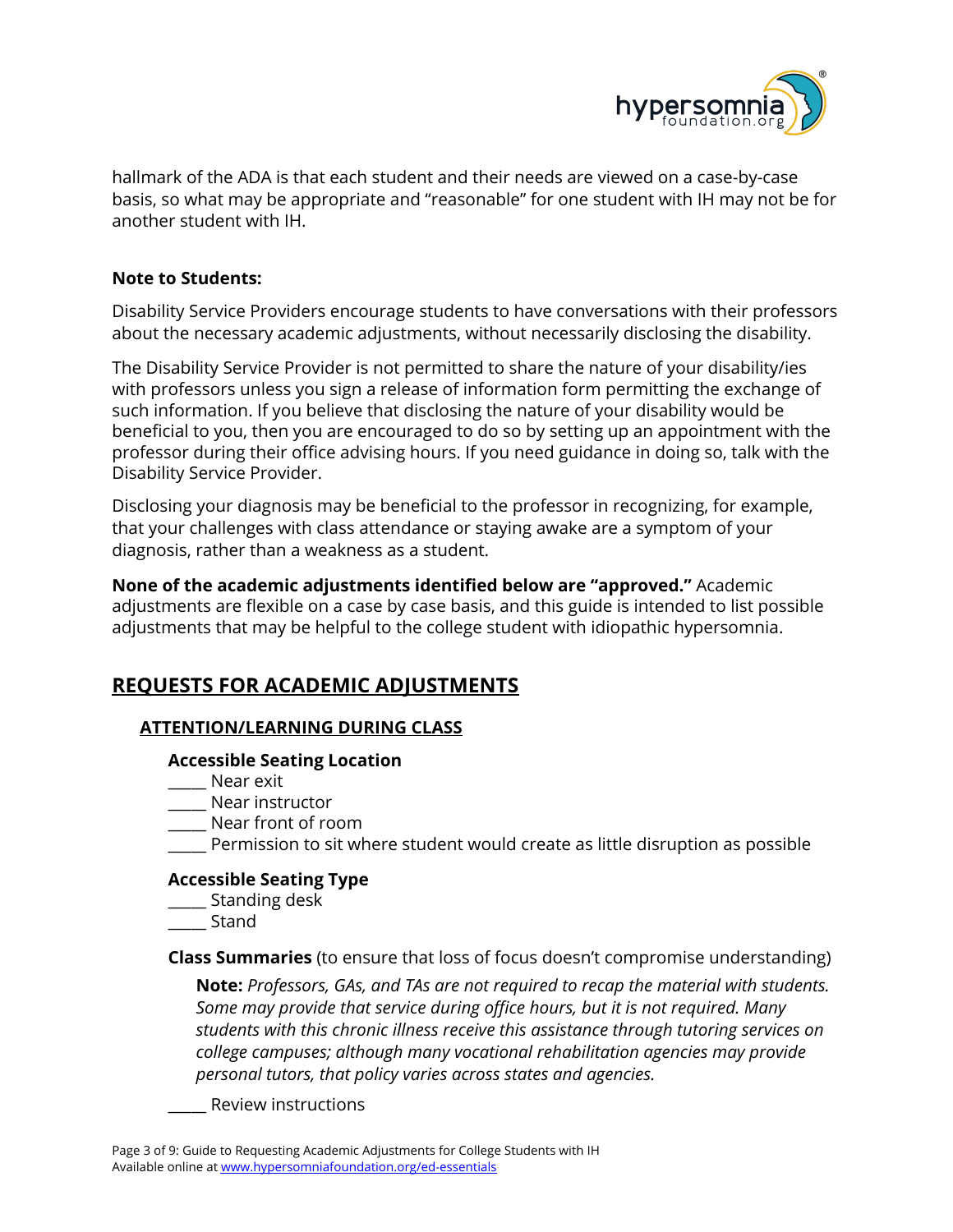

\_\_\_\_\_ Review class notes

\_\_\_\_\_ Others:

#### **Alternative Formatting of Learning Materials**

- \_\_\_\_\_ Access to digital copies (class syllabus, professor's class notes, PowerPoint
- Presentations (PPPs), all writing assignments
- \_\_\_\_\_ Access to digital recordings of class lectures
- \_\_\_\_\_ Access to electronic textbooks
- \_\_\_\_\_ Others:

## **Prompts to Maintain Alertness**

- \_\_\_\_\_ Access to Notes version of PPP during class (3 slides per page with areas for notes)
- Redirect inconspicuously if inattentive, unfocused, or sleepy
- \_\_\_\_\_ Prod gently if needed at regular intervals to ensure alertness
- Wake inconspicuously (as shown by student) if sleepy or asleep **Note:** *Professors, GAs, and TAs are not required to perform prompts and, in most cases, don't. Some vocational rehabilitation agencies will provide personal aides to perform these functions, but that policy varies across states and agencies. It is at the professor's discretion whether to allow the student to designate a trusted classmate to perform this function.*
- \_\_\_\_\_ Allow discreet and non-disruptive movement during class
- \_\_\_\_\_ Allow discreet and non-disruptive breaks during class
- Permit use of tactile object, such as a stress ball or fidgeting object, to ensure wakefulness
- \_\_\_\_\_ Permit beverages, gum chewing, and non-disruptive food consumption during class
- \_\_\_\_\_ Others:

## **ASSISTIVE TECHNOLOGY (AT)** (*Not available on all campuses)*

**Note:** *Colleges are required to provide equal access to all learning materials via alternate formats. Although that sometimes can include assistive technology, there is no requirement to allow specific devices or software within the language of the law in the college setting. The requirement of creating equal access is attainable without AT. Some campuses have some of the AT listed below; others may have none. Students may need to purchase their own AT.*

See *#4 Guide to Academic Resources for College Students with IH* (Section3) for additional and detailed information about assistive technology: [http://www.hypersomniafoundation.org/document/college-students-academic-reso](http://www.hypersomniafoundation.org/document/college-students-academic-resources) [urces.](http://www.hypersomniafoundation.org/document/college-students-academic-resources)

\_\_\_\_\_ Access to live streaming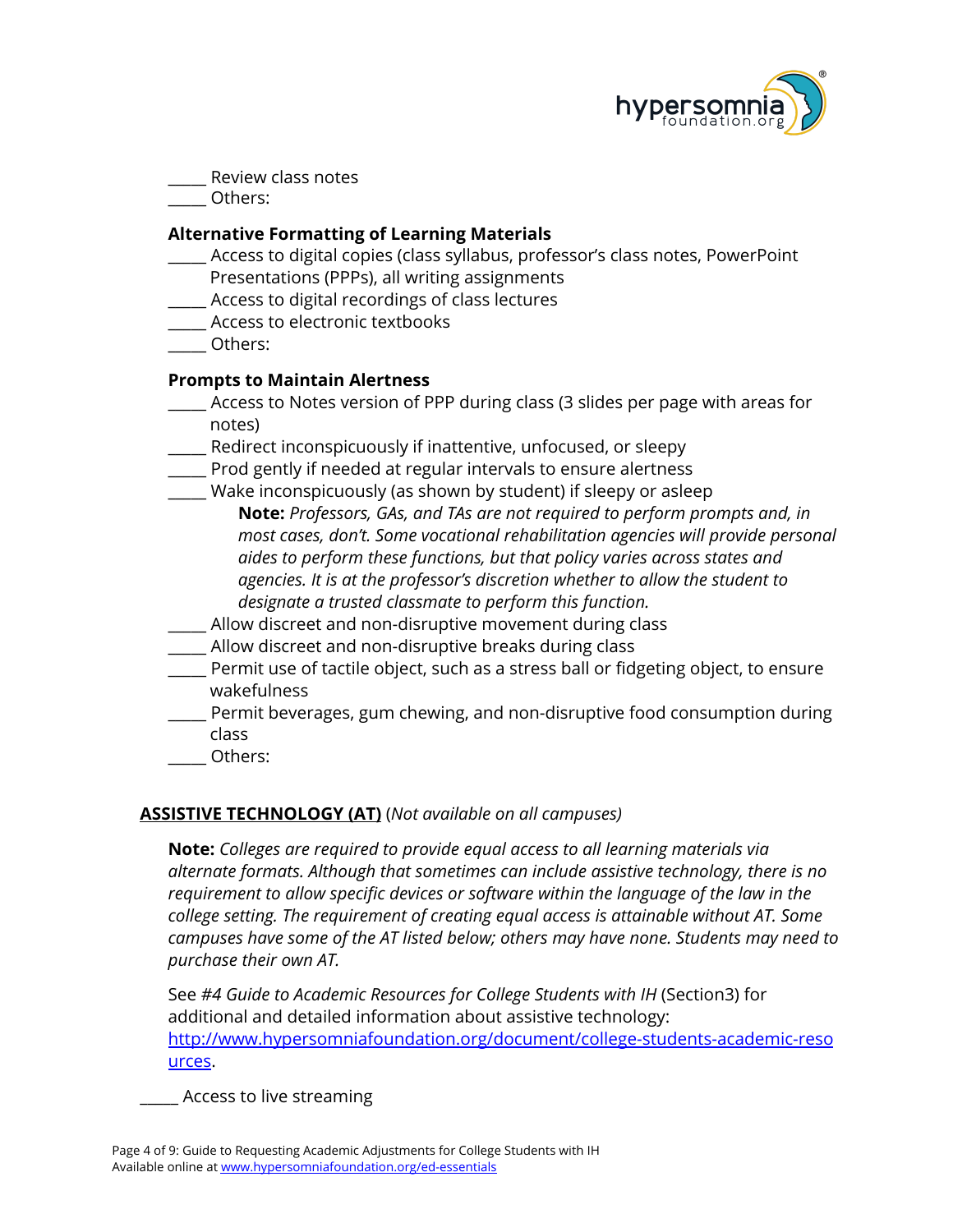

- \_\_\_\_\_ Permission to record classes, e.g., Sonocent notes, Live Scribe Pen, Audacity, audio recording feature of Microsoft Word, generic recording device, etc.
- \_\_\_\_\_ Access to dictation (speech-to-text) software for essay exams
- \_\_\_\_\_ Access to text-to-speech software (Note: most computers and tablets come with built in text-to-speech software
- \_\_\_\_\_ Permission to use personal computer in-class, as well as access to a computer for essay exams
- \_\_\_\_\_ Permission to use dictation (speech-to-text) for essay exams
- \_\_\_\_\_ Permission to use own laptop in class (portable word processor and internet)
- \_\_\_\_\_ Alternative formatting for text books
	- **Note:** *This is usually done through digital texts, which can be "read" to students through the use of text-to-speech software. There is always text to speech software built into the operating system of computers* and Tablets, *but there are better programs, such as Premier or Read and Write Gold, that provide more functions. And don't forget Apps! There are plenty of Apps, such as Natural Reader and Voice Dream, that help students to read, write, study, create study guides, and read calculators.*
- \_\_\_\_\_ Access to word prediction software (built into iPads)
- \_\_\_\_\_ Others:

# **ASSIGNMENTS**

- \_\_\_\_\_ Access to class lectures/presentations remotely, including PPPs, etc.
- \_\_\_\_\_ Access to assignments ahead of time
- \_\_\_\_\_ Access to class notes
- \_\_\_\_\_ Access to in-class materials following absences
- \_\_\_\_\_ Allowing early/front-end contributions to group projects
- \_\_\_\_\_ Option of non-participation in group projects

**Note:** *This may be an option if the objective of the assignment can be met with an alternative assignment, but if group projects are tied into the learning outcomes of the course, this may not be an option.*

\_\_\_\_\_ Others:

# **Structure for Timelines**

**Note***: College students are expected to develop their own time management plan. Professors, GAs, and TAs do not usually get involved with this. A Disability Service Provider may be a good resource for this.*

- \_\_\_\_\_ Short-term timelines for shorter sections of longer assignments
- \_\_\_\_\_ Checklists for long assignments and projects
- \_\_\_\_\_ Timelines for long assignments and projects
- \_\_\_\_\_ Flagging yet-to-be submitted work
- \_\_\_\_\_ Others: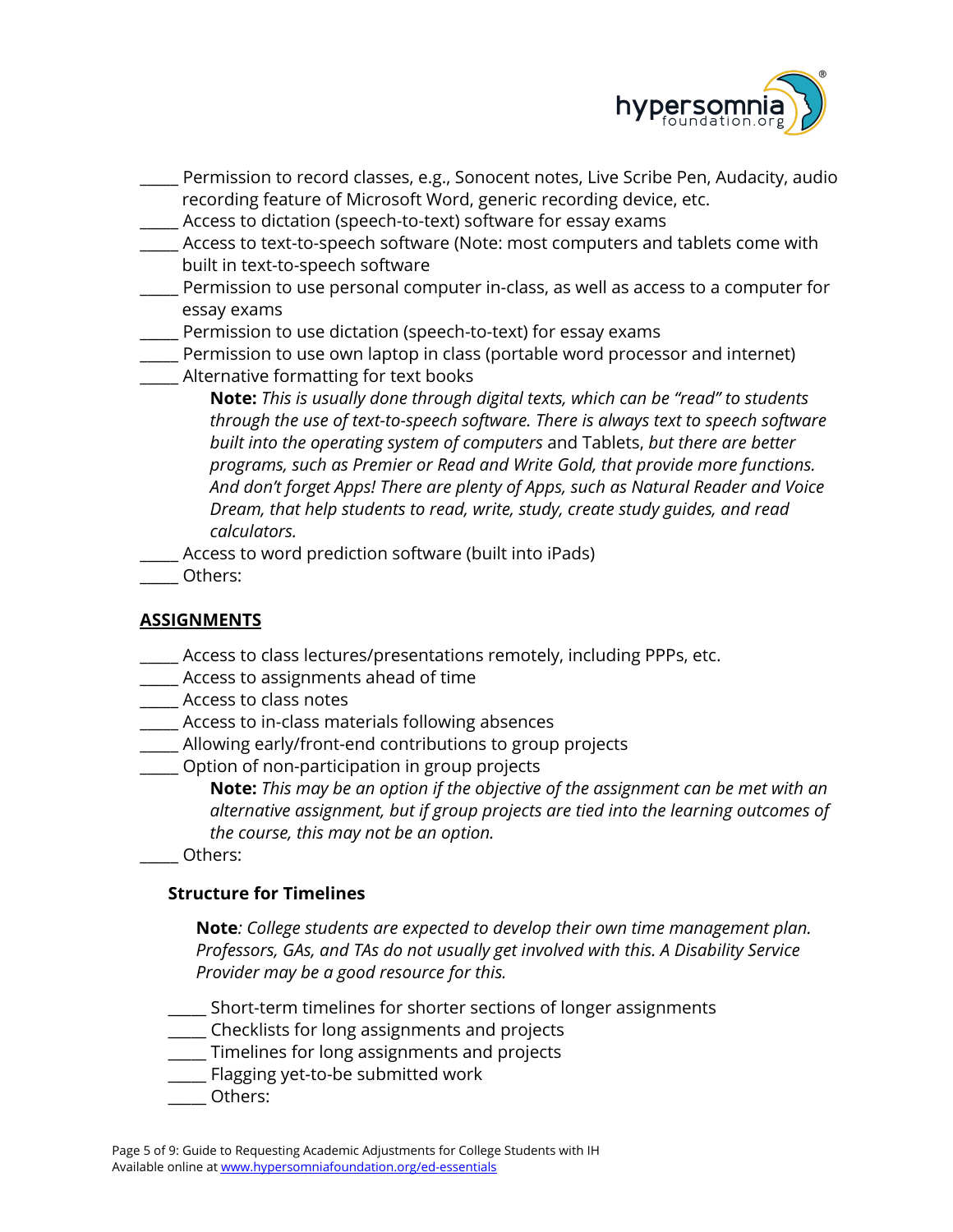

#### **Extended Time on Assignments**

**Note:** *All assignments have deadlines. Students with disabilities are expected to keep up with the pace and rigor of a college level course. Many colleges will not approve extended time on assignments. Everybody has emergencies, and students with this chronic illness are encouraged to reach out to professors in the event of a hospitalization that prohibits the completion of the assignment; however, each case is handled individually. This is a typical high school curriculum modification; however, when requested at the college level, it is often denied.*

- \_\_\_\_\_ Take-home quizzes
- \_\_\_\_\_ Take-home exams
- \_\_\_\_\_ Assignments
- \_\_\_\_\_ Reading assignments
- \_\_\_\_\_ Projects
- \_\_\_\_\_ Others:

#### **LEARNING ASSESSMENT**

\_\_\_\_\_ Permit exam/quiz to be taken on a different day/time

**Note:** *College students are expected to schedule exams at the same time as the rest of the class, unless the additional time they are entitled to runs into another class. In that case, the professors may require them to complete the exam before the next scheduled class.*

- \_\_\_\_\_ Permit verbal responses on exams/quizzes
- \_\_\_\_\_ Extended time for quizzes, examinations, projects, etc.
- \_\_\_\_\_ Others:

## **Alternative Assessment Methods**

*This section speaks to the teaching and assessment methods of the class. Most college professors maintain the academic freedom to choose which approaches and methods they use, though department or campus policies may also determine them. This is not a common academic adjustment, and being given it would depend on the professor's and the institution's policies.*

- \_\_\_\_\_ Portfolios
- \_\_\_\_\_ Internships
- \_\_\_\_\_ Field-based learning
- \_\_\_\_\_ Capstone projects
- \_\_\_\_\_ Course projects
- \_\_\_\_\_ Faculty-created exams (e.g., instead of standardized tests, etc.)
- \_\_\_\_\_ Others: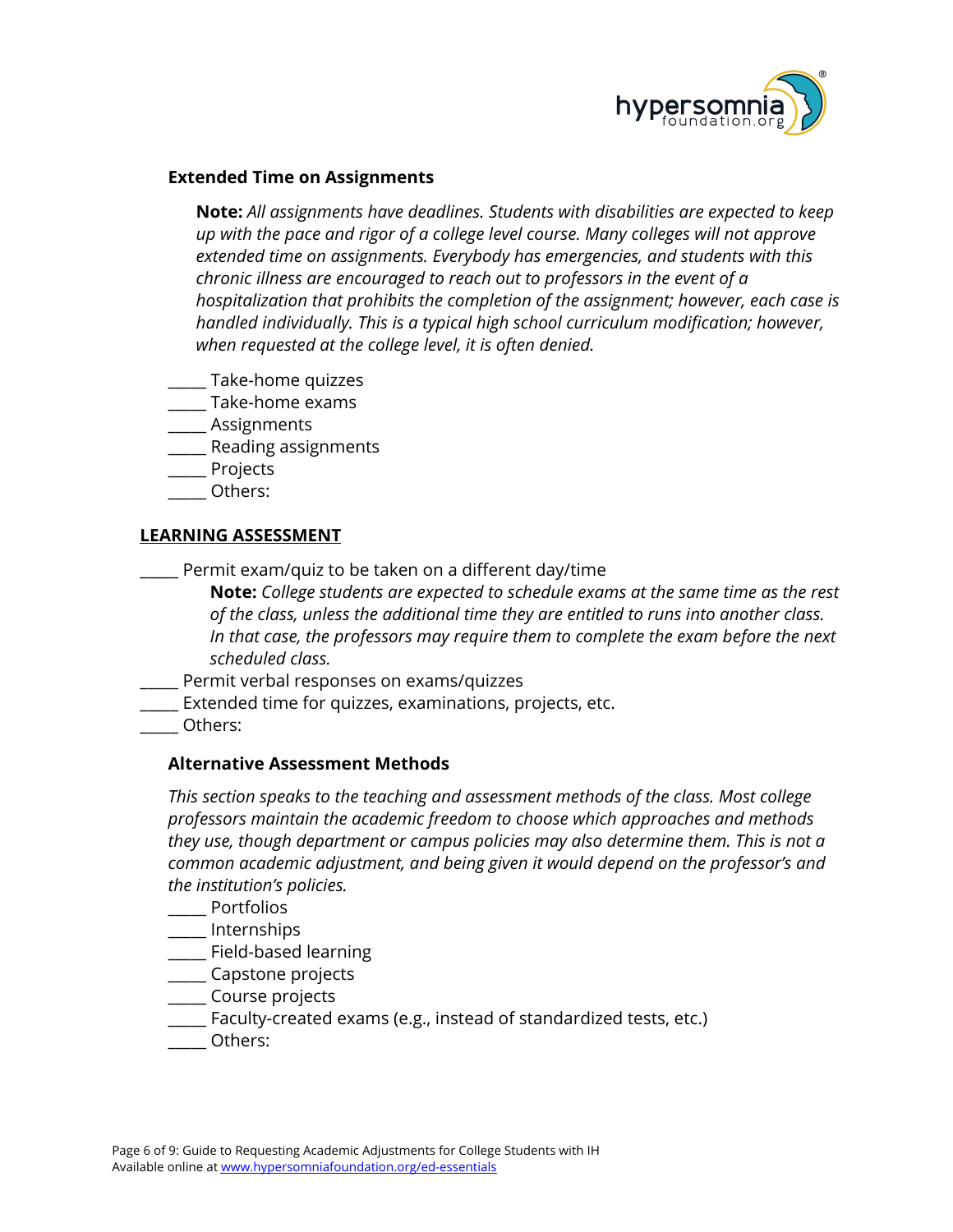

# **ATTENDANCE (Absences, Late Arrivals, Participation)**

- \_\_\_\_\_ Provide additional excused absences
- \_\_\_\_\_ Provide some flexibility with arrival and attendance allowances **Note**: *In the event that absences and late arrivals create an inability for the student with this chronic disease to demonstrate an understanding of the material on learning assessments, a withdrawal may be necessary. The Disability Services Provider is a good resource for determining parameters and expectations for this academic adjustment and will generally act as liaison between the student and the professor if the student requests it.*
- Permission to take breaks, especially if the class is long
	- **Note:** *Students are still held responsible for the material covered in class during their absence(s).*
- \_\_\_\_\_ Others:

# **REQUESTS FOR CAMPUS SUPPORTS**

This section identifies potential requests for administrative support and campus services.

#### **REQUESTS FOR ADMINISTRATIVE SUPPORT**

- \_\_\_\_\_ Access to on-going support by an Assistive Technology Specialist, Learning Disability Specialist, or Disability Service Provider/staff member
- \_\_\_\_\_ Class notes provided (class note-taker is an academic adjustment)
	- **Note:** *This adjustment may be provided by digital recorders, SmartPens, student note takers, notes posted to learning platforms by the professor, etc.*
	- \_\_\_\_\_ Access to "early scheduling" to select classes when apt to be most alert **Note:** *All students are encouraged to register for classes as early as possible to maximize their options for available courses. This request differs from the usual procedure in that it would allow the student with IH to register with the group of students who are given first access to course registration.*
- \_\_\_\_\_ Permit flexibility in academic status, e.g., full-time, part-time, single course
- Permit on-line class option if offered by own campus, campus in academic system, or by a campus having an articulation agreement with your campus.
- Academic adjustments by way of an alternative class, project option, or an experience for a class required for graduation, if that class is offered only at a time when the student is not physically able to attend
- \_\_\_\_\_ Permit flexible use of the option of a grade of Incomplete to fulfill course requirements
- Flexible access to faculty for advising, if physically not able to attend early morning advising hours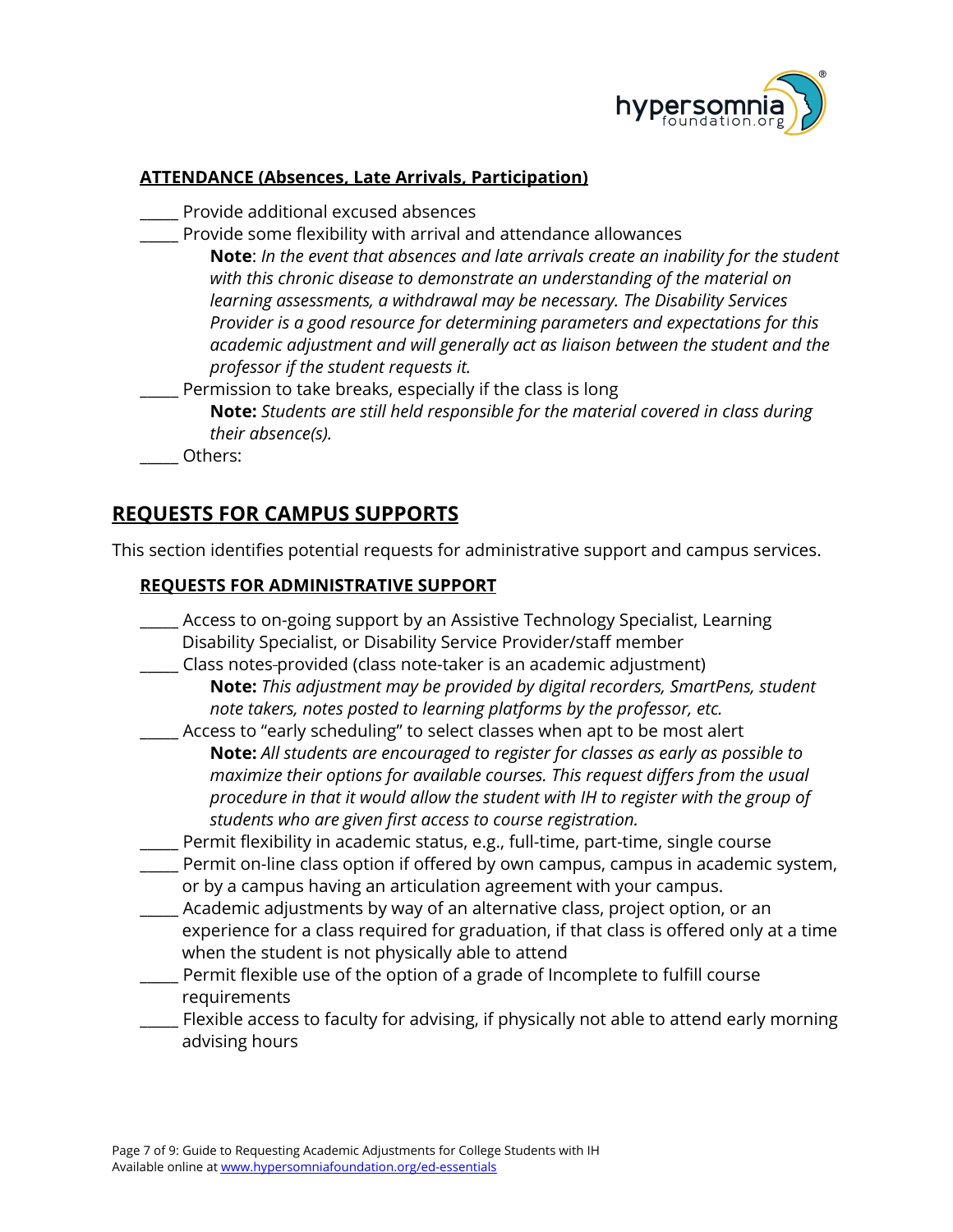

- \_\_\_\_\_ Student shall expect a response within a reasonable timeframe when the student informs a professor of or invokes requests for an academic adjustment. Unless otherwise specified by campus policies, the response should be within the first week of classes (when notification is at the beginning of the semester) and within 24 but no later than 48 hours (if an accommodation is invoked or the professor is notified of a change in accommodations during the term).
- Student shall have the right to an-appeal of any denial of accommodations through the institution's published grievance process.
- \_\_\_\_\_ Others:

#### **REQUESTS FOR CAMPUS SERVICES**

\_\_\_\_\_ Access to parking space close to classes to prevent onset of fatigue due to the distance to class

**Note:** *If the college is a public institution, it is required to provide accessible parking for people with disabilities. If the walk from a vehicle or bus stop to campus is unduly burdensome for the student, the student is encouraged to seek accommodations.*

- \_\_\_\_\_ Wellness checks by Residence Assistants (RAs) or Campus Security at family's request
- Allowed to live in close proximity to a friend who can provide wake-up interventions when needed
- \_\_\_\_\_ Single room so that a roommate's schedule does not interfere with student's schedule and vice versa, e.g., so that the student can turn off all of the lights and take a nap from 2-7 p.m. without inconveniencing or being woken by a roommate
- \_\_\_\_\_ Campus living arrangement with access to a refrigerator and microwave oven, so there could be access to food 24/7 for when the student wakes after sleeping through dining hall hours
- Others: